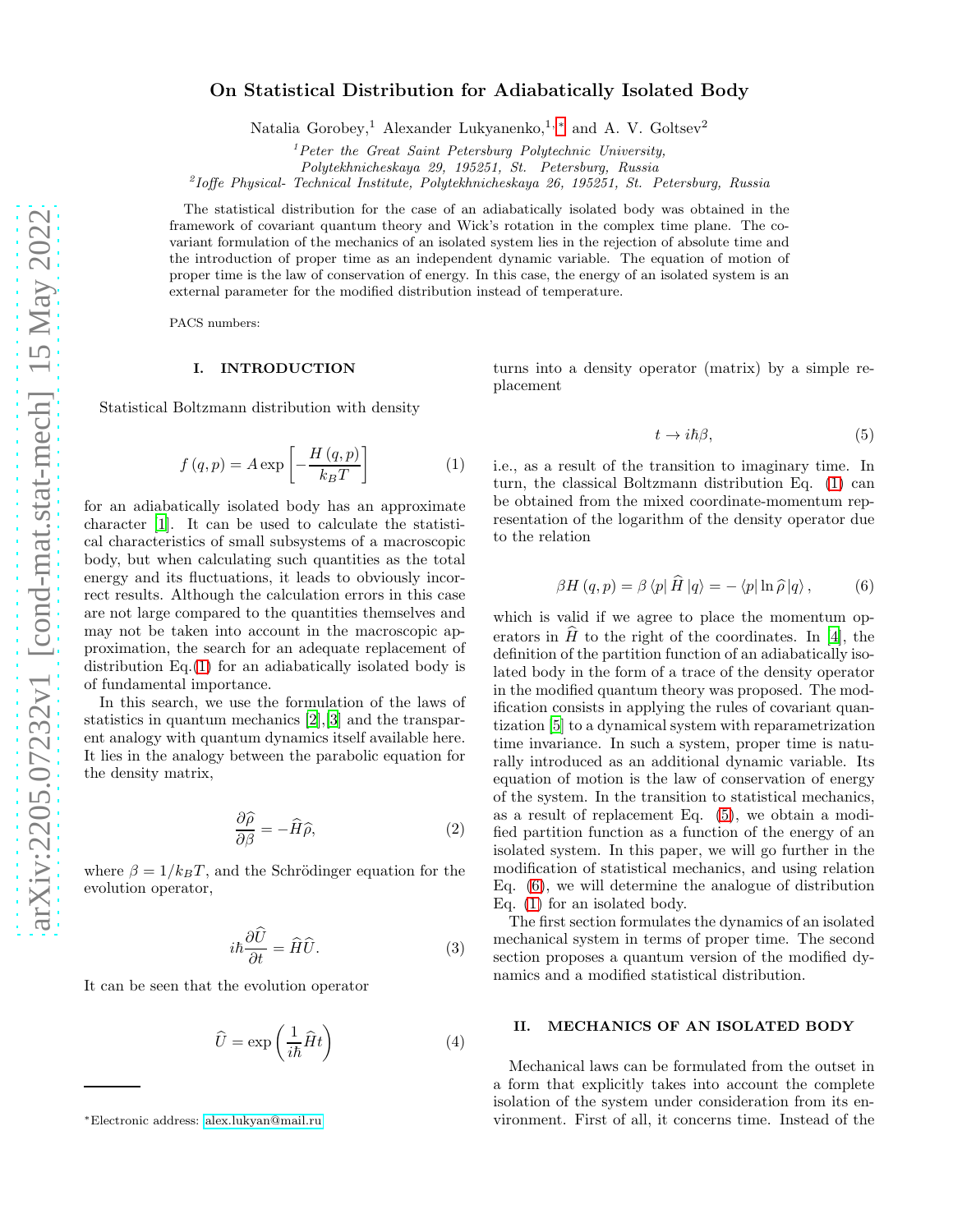absolute Newton time  $t$ , we introduce an arbitrary parameter  $\tau \in [0, 1]$  and a new dynamic variable  $s(\tau)$ :

$$
s\left(\tau\right) = \frac{dt}{d\tau}.\tag{7}
$$

Accordingly, we write the action integral in the form

<span id="page-1-0"></span>
$$
I\left[q, \dot{q}, \dot{s}\right] = \int_0^1 d\tau s L\left(q, \frac{\dot{q}}{\dot{s}}\right). \tag{8}
$$

Obviously, action Eq. [\(8\)](#page-1-0) is invariant under an arbitrary change of the parameter  $\tau$ . The new dynamic variable  $s(\tau)$  will play the role of the proper time of the system, if we take into account its equation of motion,

<span id="page-1-7"></span>
$$
\frac{\delta I}{\delta s} = \frac{dW}{d\tau} = 0,\tag{9}
$$

where

$$
W \equiv \frac{\partial L\left(q, q'\right)}{\partial q'_k} q'_k - L,\tag{10}
$$

is the energy,  $k = 1, 2, ..., K, K$  - number of degrees of freedom of the system. Here the prime denotes the derivative with respect to proper time. Indeed, as we know, the first integral of motion

<span id="page-1-1"></span>
$$
W = E \tag{11}
$$

allows you to determine your own time by the movement of dynamic variables  $q_k(s)$ . It remains only to fix the surface of constant energy Eq. [\(11\)](#page-1-1) as an additional condition in the action integral:

<span id="page-1-2"></span>
$$
\widetilde{L}(q,q') = L(q,q') + \lambda' W.
$$
\n(12)

We have discarded the total derivative  $\lambda' E$  in Eq. [\(12\)](#page-1-2). Note that the arbitrariness in the choice of the parameter  $\tau$  is now expressed in the arbitrariness of the interval of motion in proper time  $s \in [0, C]$ , which is removed only by the additional condition Eq. [\(11\)](#page-1-1).

As a next step, we find the Hamilton function of the modified system. First, we define the canonical momenta:

<span id="page-1-4"></span>
$$
\widetilde{p}_k = m_{kl} q'_l (1 - \lambda'), \qquad (13)
$$

$$
\widetilde{p}_{\lambda} = W = \frac{1}{2} m_{kl} q'_k q'_l + V(q), \qquad (14)
$$

where the stroke denotes the derivative with respect to proper time and we specified the form of the original Lagrange function:

$$
L\left(q,q\right) = \frac{1}{2} m_{kl} \dot{q}_k \dot{q}_l - V\left(q\right). \tag{15}
$$

With the help of these equations we find speeds. At first,

$$
q'_k = \frac{m_{kl}^{-1}\tilde{p}_l}{(1-\lambda')},\tag{16}
$$

and then,

<span id="page-1-5"></span>
$$
\lambda' = 1 - \frac{\sqrt{m_{kl}^{-1} \tilde{p}_k \tilde{p}_l}}{\sqrt{2(E - V)}},
$$
\n(17)

where Eq. [\(11\)](#page-1-1) is taken into account. After that, we find the modified Hamilton function:

<span id="page-1-3"></span>
$$
\widetilde{H} = \sqrt{2(E - V)} \sqrt{m_{kl}^{-1} \widetilde{p}_k \widetilde{p}_l} + E - 2V. \tag{18}
$$

Thus, in modified mechanics, the proper time of motion of an isolated body is an indeterminate parameter (before solving the classical equations of motion), and the energy has a fixed value. The two-valued root in Eq. [\(18\)](#page-1-3) corresponds to two half-cycles of the system's motion between two cusps in the region of allowed classical motion. After quantization, a root from the elliptic operator will arise, which will need to be given meaning.

In the final step, after quantization, we return to absolute time by simply setting  $s = t$ . This is acceptable, since the dynamics of an isolated body can itself serve to measure the time t. There is no obstacle to this in the new dynamics. Indeed, setting  $\widetilde{p}_k = p_k$ , from Eq. [\(13\)](#page-1-4) we obtain  $\lambda' = 0$ . Then relation Eq. [\(17\)](#page-1-5) is equivalent to Eq. [\(11\)](#page-1-1), and  $H = E$ , as expected for an isolated system with energy  $E$ . In what follows, we will omit the "tilde" in the designation of canonical momenta.

## III. STATISTICAL DISTRIBUTION FOR AN ISOLATED BODY

For convenience, we set here  $\hbar = k_B = 1$ . Let us represent the kernel of the evolution operator of the modified quantum theory as a functional integral on the phase space [\[6](#page-3-5)]:

<span id="page-1-6"></span>
$$
D \equiv \langle q'', C | q', 0 \rangle = \int \prod_{s} \frac{d^K p d^K q}{2\pi} \exp \left\{ i \int_0^C ds \left[ p_k q_k \right] - \tilde{H} (q, p, E) \right\}.
$$
 (19)

The formal nature of the functional integral in Eq. [\(19\)](#page-1-6) is aggravated by the presence of a root from the quadratic form of the momenta in the Hamiltonian. We make the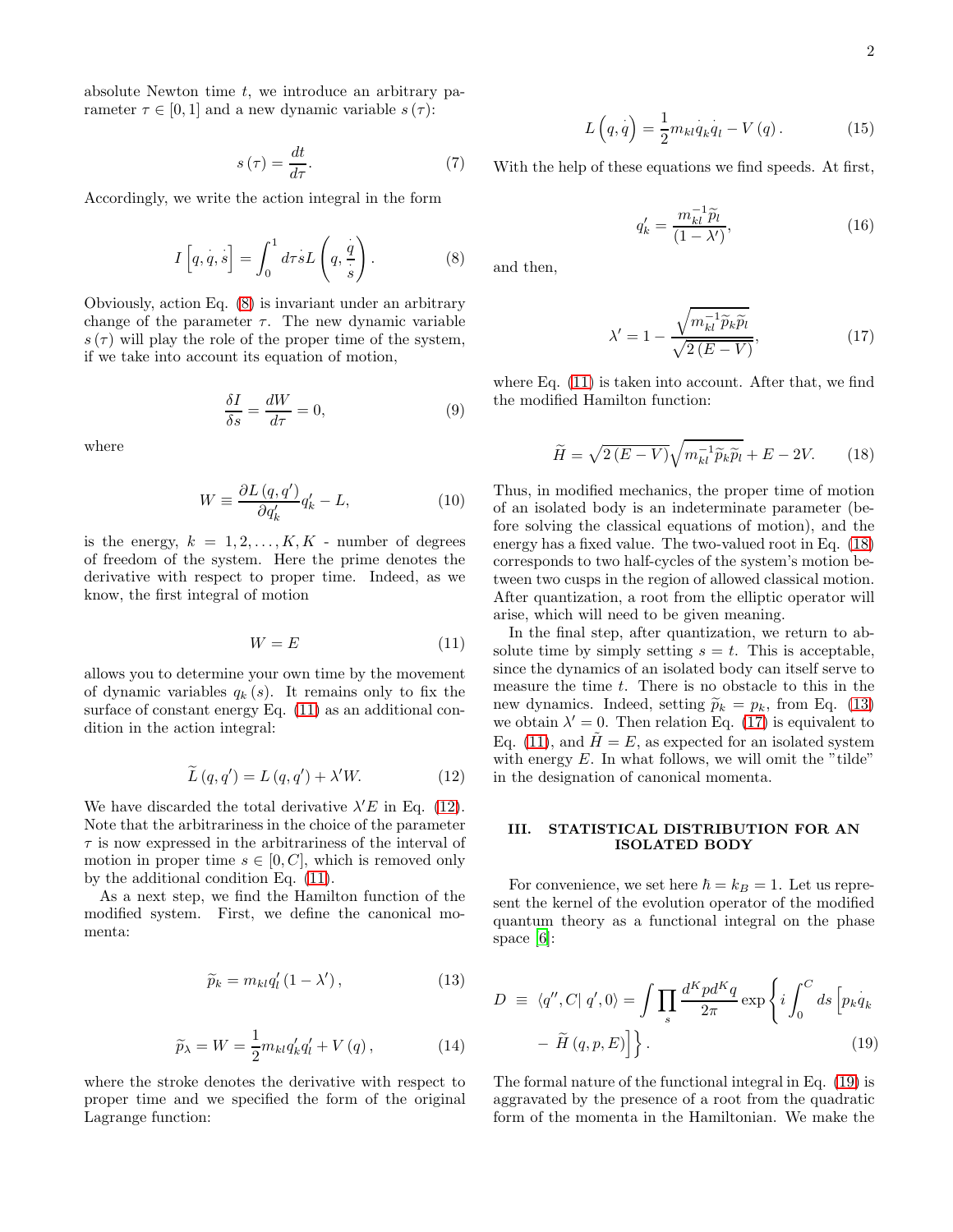kernel more definite by turning the functional integral Eq. [\(19\)](#page-1-6) into Gaussian over canonical momenta by introducing integrals over additional variables:

$$
D = \int \prod_{s} \frac{d^{K} p d^{K} q}{(2\pi)^{K}} \int_{-\infty}^{+\infty} \prod_{s} \frac{d\chi}{2\pi} \int_{0}^{+\infty} \prod_{s} dQ^{2}
$$

$$
\times \exp \left\{ i \int_{0}^{C} ds \left[ p_{k} \dot{q}_{k} + E - 2V -Q + \chi \left( 2 \left( E - V \right) m_{kl}^{-1} \tilde{p}_{k} \tilde{p}_{l} - Q^{2} \right) \right] \right\}. \quad (20)
$$

It is easy to see that integration first over the variable  $\chi$ and then over the variable  $Q^2$  leads to the original integral Eq. [\(19\)](#page-1-6). However, now integration over canonical momenta can be done in the first place, and this will be the definition of the square root of the kinetic energy in the modified quantum theory. In order to avoid cumbersome expressions, we agree in what follows to omit numerical factors of type  $2\pi$ . As a result, we get

<span id="page-2-0"></span>
$$
D = \int \prod_{s} d^{K}q \int_{-\infty}^{+\infty} \prod_{s} \frac{d\chi}{\left[2i\chi\left(E - V\right)\right]^{K/2}} \times \int_{-\infty}^{+\infty} \prod_{s} Q dQ \exp\left\{i \int_{0}^{C} ds \left[-Q\right] - \chi Q^{2} - \frac{1}{4\chi} \frac{m_{kl}q_{k}'q_{l}'}{2\left(E - V\right)} + E - 2V\right\} \dots (21)
$$

To see what the additional integrals in Eq. [\(21\)](#page-2-0) now lead to, we calculate the next integral over the variable Q in the semiclassical approximation [\[7](#page-3-6)]:

<span id="page-2-2"></span>
$$
D \cong \int \prod_{s} \frac{d^{K}q}{\sqrt{E - V}} \Delta \left[ W - E \right] \exp \left[ i \int_{0}^{C} ds \left( E - 2V \right) \right].
$$
\n(22)

Here

<span id="page-2-1"></span>
$$
\Delta[W - E] \equiv \text{Re} \int_0^\infty \prod_s (i\eta)^{(K-1)/2} d\eta
$$

$$
\times \exp\left[i \int_0^C ds \frac{\eta}{4} \left(\frac{1}{2} m_{kl} q_k' q_l' + V - E\right)\right], \qquad (23)
$$

where  $\eta = 1/\chi(E - V)$  is the new integration variable. As expected, functional Eq. [\(23\)](#page-2-1) limits integral Eq. [\(22\)](#page-2-2) to trajectories that lie entirely on the surface of constant energy E. For such trajectories, the exponent under the integral sign in Eq. [\(22\)](#page-2-2) exactly coincides with the initial action of the system.

Thus, the presence of the square root of the quadratic pulse shape in the modified Hamilton function Eq. [\(18\)](#page-1-3) is the source of the generalized  $\delta$  -function Eq. [\(23\)](#page-2-1) in the modified propagator Eq. [\(22\)](#page-2-2). This is just what is needed to solve another problem of covariant quantum

theory, the problem of time  $C$ . A similar problem of determining the propagator of a relativistic particle within the framework of the rules of covariant quantum theory [\[5\]](#page-3-4) is completed by additional integration over proper time within  $0 \leq C < \infty$  with the trivial measure  $\mu = 1$ [\[8\]](#page-3-7). In our problem, the proper time on an arbitrary trajectory  $q(s)$  is determined two-valuedly by two directions of motion, so we should integrate along the full axis  $-\infty < C < \infty$ . It should be borne in mind that the time of movement on the trajectory  $q(s)$  is a functional of the trajectory:  $C = C[q(s)]$ . Therefore, an additional integral over proper time in the propagator should be placed before the final summation over all admissible trajectories. Now the purpose of the proposed modification of mechanics is clear: the generalized  $\delta$ -function Eq. [\(23\)](#page-2-1) will allow removing additional integration over proper time in covariant quantum theory and giving the propagator a dynamic meaning, and after the transition to imaginary proper time, a statistical meaning to the density matrix. The resulting proper time, and in statistical mechanics, the reciprocal temperature of an adiabatically isolated body is random variable in this theory. Thus, we obtain the following representation of the density matrix of an adiabatically isolated body:

<span id="page-2-3"></span>
$$
\widetilde{\rho}(q'', q') = \int \prod_{s} \frac{d^K q}{\sqrt{V - E}}
$$

$$
\times \int_{-\infty}^{+\infty} dC \Delta \left[ V - \frac{1}{2} m_{kl} q'_k q'_l - E \right]
$$

$$
\times \exp \left[ - \int_0^C ds \left( E - 2V \right) \right]. \tag{24}
$$

From the quantum mechanical density matrix Eq. [\(24\)](#page-2-3), we proceed to the modification of the classical Boltzmann distribution Eq. [\(1\)](#page-0-1) for an adiabatically isolated body using relation Eq. [\(6\)](#page-0-3):

<span id="page-2-4"></span>
$$
\widetilde{f}(q, p, E) = A \exp\left[B(q, p, E)\right],\tag{25}
$$

where

$$
B(q, p, E) = \langle q | \ln \tilde{\rho} | p \rangle. \tag{26}
$$

#### IV. CONCLUSIONS

Thus, the statistical distribution for an adiabatically isolated body is defined within the framework of the formalism of reparameterization invariant mechanics and the corresponding covariant quantization procedure. The indeterminate proper time parameter arising in this formalism also plays the role of an indefinite body temperature in modified statistical mechanics. This is how it should be in a system that is devoid of contact with the